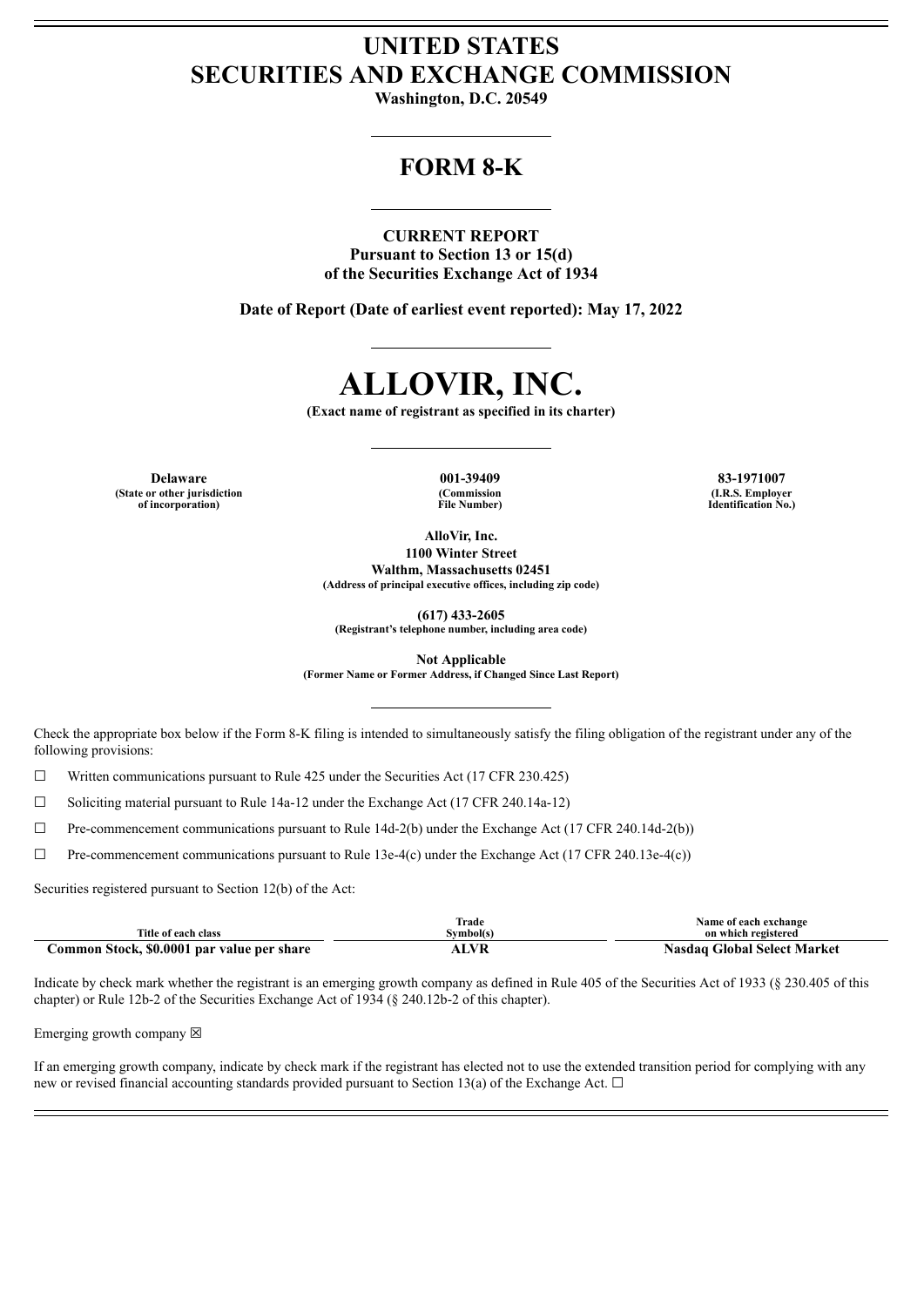### **Item 5.07 Submission of Matters to a Vote of Security Holders.**

AlloVir, Inc. (the "Company") held its Annual Meeting of Stockholders (the "Annual Meeting") on May 17, 2022. As of March 22, 2022, the record date for the Annual Meeting, there were 65,361,887 shares of the Company's common stock outstanding and entitled to vote at the Annual Meeting. The Company's stockholders voted on the following matters, which are described in detail in the Company's Definitive Proxy Statement filed with the U.S. Securities and Exchange Commission on April 6, 2022: (i) to elect each of Vikas Sinha and Malcolm Brenner, M.D., Ph.D. as a Class II member of the board of directors, to serve until the Company's 2025 Annual Meeting of Stockholders and until his or her successor is duly elected and qualified ("Proposal 1") and (ii) to ratify the selection of Deloitte  $&$  Touche LLP as the Company's independent registered public accounting firm for the fiscal year ending December 31, 2022 ("Proposal 2").

The Company's stockholders approved the Class II director nominees recommended for election in Proposal 1 at the Annual Meeting. The Company's stockholders voted for the Class II directors as follows:

| <b>Class II Director Nominee</b> | For        | Withhold  | <b>Broker</b><br><b>Non-Votes</b> |
|----------------------------------|------------|-----------|-----------------------------------|
| Vikas Sinha                      | 47.229.880 | 4.036.755 | 10.745.678                        |
| Malcolm Brenner, M.D., Ph.D.     | 48.449.496 | 2.817.139 | 10.745.678                        |

The Company's stockholders approved Proposal 2. The votes cast at the Annual Meeting were as follows\*:

| For                 | ⊾gainst     | Abstain |
|---------------------|-------------|---------|
| $01_1$<br>۵4<br>01, | וור<br>-- - | 7,985   |

\* No other matters were submitted to or voted on by the Company's stockholders at the Annual Meeting.